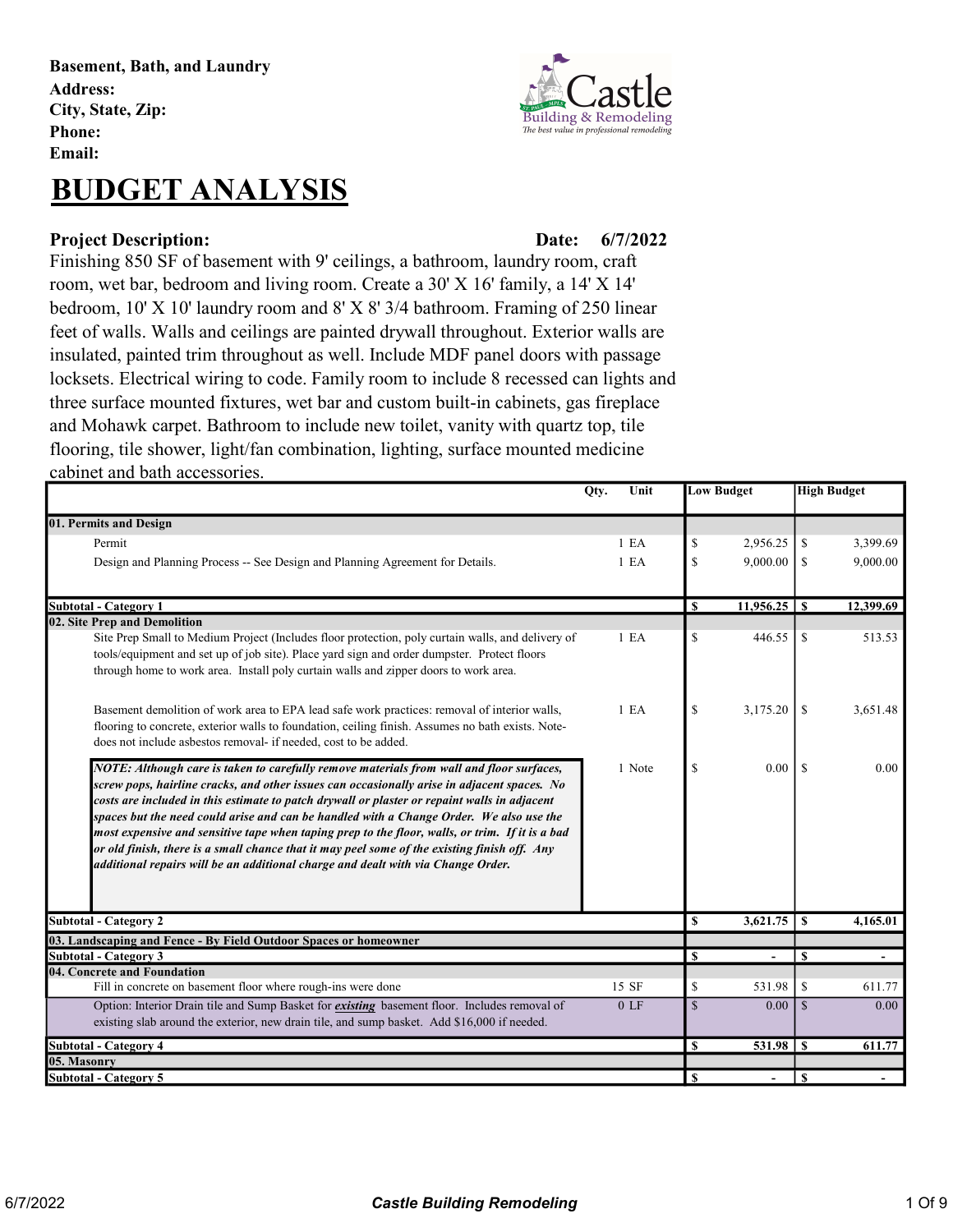| 06. Framing                                                                                                                                                                                                                                                                                                                                                                                                                                                                                                                                                             |        |          |          |               |           |
|-------------------------------------------------------------------------------------------------------------------------------------------------------------------------------------------------------------------------------------------------------------------------------------------------------------------------------------------------------------------------------------------------------------------------------------------------------------------------------------------------------------------------------------------------------------------------|--------|----------|----------|---------------|-----------|
| Basic interior wall framing: Flatten walls and ceiling, fur out as needed, furnish and install                                                                                                                                                                                                                                                                                                                                                                                                                                                                          | 1 E A  | \$       | 367.80   | \$            | 422.97    |
| backers for rock and accessories                                                                                                                                                                                                                                                                                                                                                                                                                                                                                                                                        |        |          |          |               |           |
| 2x2 Fur wall and/or ceiling framing (materials and labor)                                                                                                                                                                                                                                                                                                                                                                                                                                                                                                               | 600 SF | \$       | 2,679.30 | \$            | 3,081.20  |
| Basement or Attic interior wall framing (materials and labor)                                                                                                                                                                                                                                                                                                                                                                                                                                                                                                           | 150 LF | \$       | 6,930.45 | \$            | 7,970.02  |
| Subtotal - Category 6                                                                                                                                                                                                                                                                                                                                                                                                                                                                                                                                                   |        | \$       | 9,977.55 | $\mathbf s$   | 11,474.18 |
| 09. Roofing, Flashing, Gutters                                                                                                                                                                                                                                                                                                                                                                                                                                                                                                                                          |        |          |          |               |           |
| <b>Subtotal - Category 9</b>                                                                                                                                                                                                                                                                                                                                                                                                                                                                                                                                            |        | \$       |          | \$            |           |
| 10. Exterior Trim, Porches and Decks                                                                                                                                                                                                                                                                                                                                                                                                                                                                                                                                    |        |          |          |               |           |
| <b>Subtotal - Category 10</b>                                                                                                                                                                                                                                                                                                                                                                                                                                                                                                                                           |        | S        |          | \$            |           |
| 11. Siding, Soffit, and Fascia                                                                                                                                                                                                                                                                                                                                                                                                                                                                                                                                          |        |          |          |               |           |
| <b>Subtotal - Category 11</b>                                                                                                                                                                                                                                                                                                                                                                                                                                                                                                                                           |        | \$       |          | \$            |           |
| 12. Exterior Doors and Trim                                                                                                                                                                                                                                                                                                                                                                                                                                                                                                                                             |        |          |          |               |           |
| <b>Subtotal - Category 12</b>                                                                                                                                                                                                                                                                                                                                                                                                                                                                                                                                           |        | \$       |          | \$            | $\sim$    |
| 13. Windows                                                                                                                                                                                                                                                                                                                                                                                                                                                                                                                                                             |        |          |          |               |           |
| Furnish and install basement glass block windows - No larger than 3'-0"x2'-0"                                                                                                                                                                                                                                                                                                                                                                                                                                                                                           | 4 EA   | \$       | 2,638.20 | \$            | 3,033.93  |
| NOTE: Assumes installed into cement foundation. Add \$ if in a limestone foundation.<br>STYLE: Decora or ice scapes.                                                                                                                                                                                                                                                                                                                                                                                                                                                    |        |          |          |               |           |
| 8 X 16 Vent (Y or N)                                                                                                                                                                                                                                                                                                                                                                                                                                                                                                                                                    |        |          |          |               |           |
| NOTE: Decora is not as private as ice scapes                                                                                                                                                                                                                                                                                                                                                                                                                                                                                                                            |        |          |          |               |           |
|                                                                                                                                                                                                                                                                                                                                                                                                                                                                                                                                                                         |        |          |          |               |           |
| Furnish and install new egress window well; includes excavation, cutting block and new<br>corrugated window well OR treated timber well. Includes vinyl window. Tiering is additional.<br>Well Type:<br><b>WINDOW SPECS:</b>                                                                                                                                                                                                                                                                                                                                            | 1 E A  | \$       | 3.406.25 | <sup>\$</sup> | 3.917.19  |
| Manufacturer:                                                                                                                                                                                                                                                                                                                                                                                                                                                                                                                                                           |        |          |          |               |           |
| Line:                                                                                                                                                                                                                                                                                                                                                                                                                                                                                                                                                                   |        |          |          |               |           |
| Operation type, size, jamb, tempering, egress notes: see plan/schedule                                                                                                                                                                                                                                                                                                                                                                                                                                                                                                  |        |          |          |               |           |
| Exterior material /color:                                                                                                                                                                                                                                                                                                                                                                                                                                                                                                                                               |        |          |          |               |           |
| Interior material/color:                                                                                                                                                                                                                                                                                                                                                                                                                                                                                                                                                |        |          |          |               |           |
| Glass: clear Low E2 w/ Argon is standard- modify if something else desired<br>Grids (type, size, pattern, color):<br>Interior weather Strip color: ???                                                                                                                                                                                                                                                                                                                                                                                                                  |        |          |          |               |           |
| Hardware type/color:                                                                                                                                                                                                                                                                                                                                                                                                                                                                                                                                                    |        |          |          |               |           |
| WOCD: Y or N (and specify color, if diff. from hardware)                                                                                                                                                                                                                                                                                                                                                                                                                                                                                                                |        |          |          |               |           |
| Screen surround material/color:                                                                                                                                                                                                                                                                                                                                                                                                                                                                                                                                         |        |          |          |               |           |
| Screen color:                                                                                                                                                                                                                                                                                                                                                                                                                                                                                                                                                           |        |          |          |               |           |
| Exterior Brickmould profile/material/color/size: if comes with window, if not specify under                                                                                                                                                                                                                                                                                                                                                                                                                                                                             |        |          |          |               |           |
| <b>Subtotal - Category 13</b>                                                                                                                                                                                                                                                                                                                                                                                                                                                                                                                                           |        | <b>S</b> | 6,044.45 | -S            | 6,951.12  |
| 14. Plumbing                                                                                                                                                                                                                                                                                                                                                                                                                                                                                                                                                            |        |          |          |               |           |
| <b>NOTE TO CLIENTS:</b> During kitchen and bathroom remodels, the pipes (drains and<br>galvanized water lines) sit for extended periods of time with no water going through them.<br>The build up on the inside of the pipes dries up and sometimes can come free and clog either<br>a drain or water line, once the water is turned back on at the end of the project. There is no<br>money included to unclog a pipe if this happens and additional charges will occur.<br><b>General Plumbing Note:</b> Any new waste or supply lines will be plastic, not copper or | 1 Note | \$       | 0.00     | \$            | 0.00      |
| galvanized.<br>Plumbing permit                                                                                                                                                                                                                                                                                                                                                                                                                                                                                                                                          | 1 E A  |          | 343.75   |               | 395.31    |
|                                                                                                                                                                                                                                                                                                                                                                                                                                                                                                                                                                         |        | \$       |          | -S            |           |
| Hook up integral sink                                                                                                                                                                                                                                                                                                                                                                                                                                                                                                                                                   | 1 E A  | \$       | 337.50   | \$            | 388.13    |
| Furnish and install sink faucet;                                                                                                                                                                                                                                                                                                                                                                                                                                                                                                                                        | 1 E A  | \$       | 765.85   | \$            | 880.73    |
| Sink faucet allowance \$300.00/ea.                                                                                                                                                                                                                                                                                                                                                                                                                                                                                                                                      |        |          |          |               |           |
| Manufacturer:                                                                                                                                                                                                                                                                                                                                                                                                                                                                                                                                                           |        |          |          |               |           |
| Model $#$ :<br>Finish:                                                                                                                                                                                                                                                                                                                                                                                                                                                                                                                                                  |        |          |          |               |           |
|                                                                                                                                                                                                                                                                                                                                                                                                                                                                                                                                                                         | 1 E A  | \$       | 1,028.36 |               | 1,182.62  |
| Furnish and install a fiberglass shower pan only;<br>Shower pan allowance \$300.00/ea.                                                                                                                                                                                                                                                                                                                                                                                                                                                                                  |        |          |          | <sup>\$</sup> |           |
| Manufacturer:                                                                                                                                                                                                                                                                                                                                                                                                                                                                                                                                                           |        |          |          |               |           |
| Model #:                                                                                                                                                                                                                                                                                                                                                                                                                                                                                                                                                                |        |          |          |               |           |
| Color:                                                                                                                                                                                                                                                                                                                                                                                                                                                                                                                                                                  |        |          |          |               |           |
| Furnish and install shower faucet, diverter and controller;                                                                                                                                                                                                                                                                                                                                                                                                                                                                                                             |        |          |          |               |           |
|                                                                                                                                                                                                                                                                                                                                                                                                                                                                                                                                                                         | 1 E A  | \$       | 928.36   | \$            | 1,067.62  |
| Shower faucet package allowance \$300.00/set<br>Manufacturer:                                                                                                                                                                                                                                                                                                                                                                                                                                                                                                           |        |          |          |               |           |
| Model #:<br>Finish:                                                                                                                                                                                                                                                                                                                                                                                                                                                                                                                                                     |        |          |          |               |           |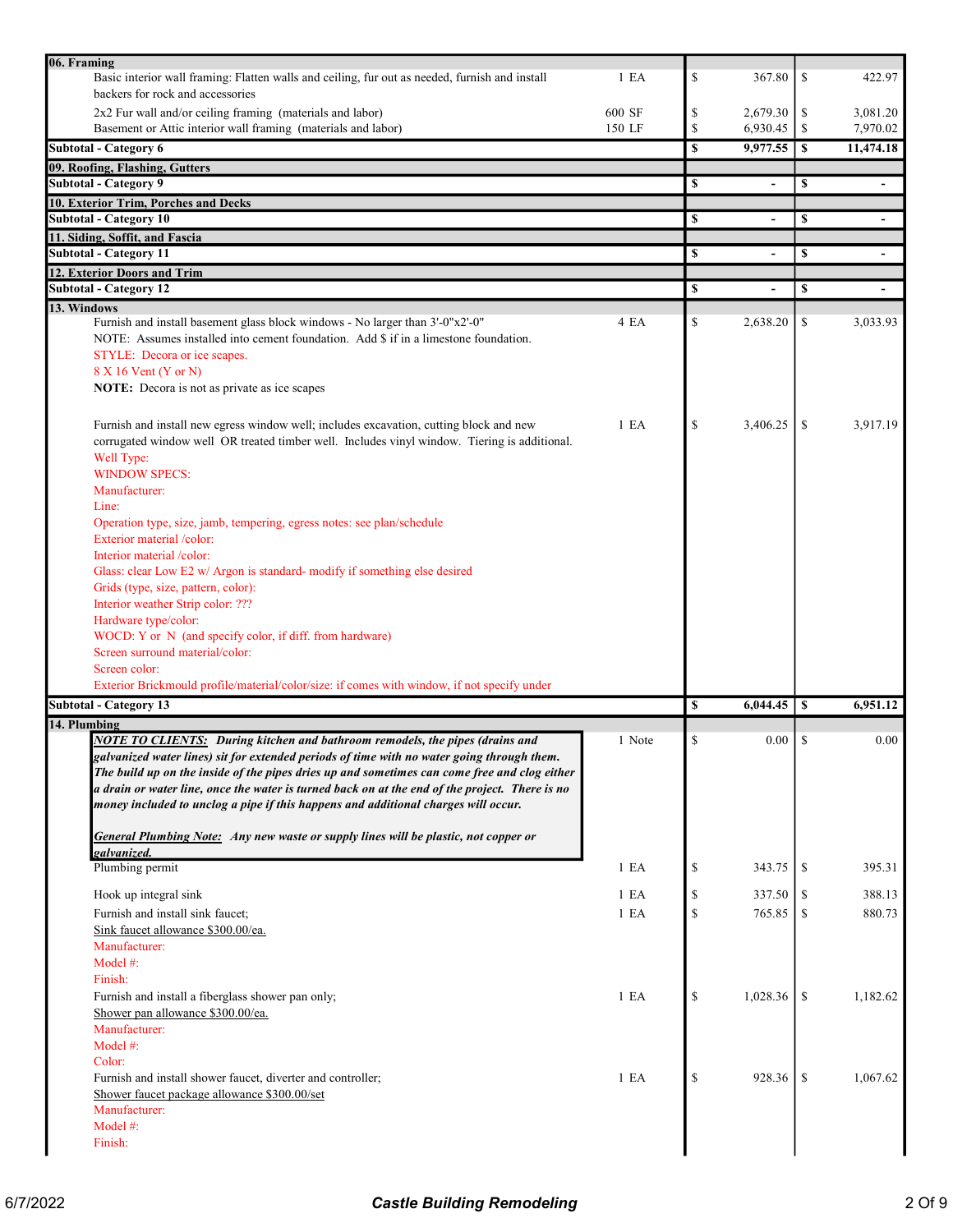| Furnish and install toilet;<br>Toilet allowance \$300.00/ea.<br>Manufacturer:<br>Model #:                                                                                                                                                                                                                                                                                                                                                                                                                | 1 E A            | S             | 765.86    |               | 880.74    |
|----------------------------------------------------------------------------------------------------------------------------------------------------------------------------------------------------------------------------------------------------------------------------------------------------------------------------------------------------------------------------------------------------------------------------------------------------------------------------------------------------------|------------------|---------------|-----------|---------------|-----------|
| Color:                                                                                                                                                                                                                                                                                                                                                                                                                                                                                                   |                  |               |           |               |           |
| Basement bathroom rough-in (base price); includes check valve and back flow preventer Add<br>concrete fill-in section above.                                                                                                                                                                                                                                                                                                                                                                             | 1 E A            | \$            | 4,750.00  | \$            | 5,462.50  |
| Demo existing cast iron or concrete laundry tub and related plumbing                                                                                                                                                                                                                                                                                                                                                                                                                                     | 1 E A            | \$            | 406.25    | \$            | 467.19    |
| Furnish and install laundry sink; includes single, free standing utility tub laundry tub and basic<br>faucet: Tub and faucet allowance \$150.00/set                                                                                                                                                                                                                                                                                                                                                      | 1 E <sub>A</sub> | \$            | 920.43    | \$            | 1,058.49  |
| Basement laundry plumbing rough-in                                                                                                                                                                                                                                                                                                                                                                                                                                                                       | 1 E A            | \$            | 2,250.00  | \$            | 2,587.50  |
| Option: Furnish and install an active radon mitigation system. Add \$3,450.00 if needed.                                                                                                                                                                                                                                                                                                                                                                                                                 | 0 E <sub>A</sub> | $\mathcal{S}$ | 0.00      | $\mathbf S$   | 0.00      |
| <b>Subtotal - Category 14</b>                                                                                                                                                                                                                                                                                                                                                                                                                                                                            |                  | \$            | 12,496.36 | \$            | 14,370.82 |
| <b>15. HVAC</b><br>Mechanical permit                                                                                                                                                                                                                                                                                                                                                                                                                                                                     | 1 E A            | \$            | 312.50    | \$            | 359.38    |
| Install new bathroom vent fan and vent to the exterior.                                                                                                                                                                                                                                                                                                                                                                                                                                                  | 1 E A            | \$            | 875.00    | \$            | 1,006.25  |
| Basement ducting - 2-bed rooms, family room, and bathroom; 1,100 sq. Ft                                                                                                                                                                                                                                                                                                                                                                                                                                  | 1 E A            | \$            | 3,468.75  | \$            | 3,989.06  |
| Vent clothes dryer using corrosion resistant pipe; Note - does not include dryer boost fan if the<br>duct run is too long                                                                                                                                                                                                                                                                                                                                                                                | 1 E A            | \$            | 618.75    | \$            | 711.56    |
| <b>Subtotal - Category 15</b>                                                                                                                                                                                                                                                                                                                                                                                                                                                                            |                  | \$            | 5,275.00  | \$            | 6,066.25  |
| 16. Electrical                                                                                                                                                                                                                                                                                                                                                                                                                                                                                           |                  |               |           |               |           |
| <b>Electrical Permit</b>                                                                                                                                                                                                                                                                                                                                                                                                                                                                                 | 1 E <sub>A</sub> | \$            | 231.25    | \$            | 265.94    |
| Specify device color:<br>White, light almond, or ivory are standard. PICK ONE                                                                                                                                                                                                                                                                                                                                                                                                                            | 1 E A            | $\mathbb{S}$  | 0.00      | \$            | 0.00      |
| Specify switch style<br>Pole or Decora. PICK ONE<br>Bathroom price for electrical (Includes GFCI Outlet to code, new switches and wiring in bath,                                                                                                                                                                                                                                                                                                                                                        | 1 E <sub>A</sub> | \$            | 1,875.00  | \$            | 2,156.25  |
| and Lutron push button timer switch for the bath fan).                                                                                                                                                                                                                                                                                                                                                                                                                                                   |                  |               |           |               |           |
| NOTE: Battery operated smoke detector and CO by homeowner. Will all need to be<br>functional and placed per code. Code requires each floor have one smoke detector. In<br>addition, any bedroom needs a smoke detector. Also there must be a carbon monoxide<br>detector within 10 feet of each bedroom. **If the rest of the home does not meet the above<br>code, homeowner will be responsible to update or if homeowner prefers, Castle will perform<br>updates and a change order will be issued**" | 1 Note           | \$            | 0.00      | \$            | 0.00      |
| NOTE: No wiring for security, doorbell, TV, speakers or phone is included in pricing. If<br>any low voltage wires are found in a wall being opened up, additional costs to re-route them<br>will occur.                                                                                                                                                                                                                                                                                                  | 1 Note           | $\mathbb{S}$  | 0.00      | <sup>\$</sup> | 0.00      |
| CBR furnish and elec install above mirror light fixture;<br>Fixture allowance \$100.00/ea.<br>Manufacturer:<br>Model #:                                                                                                                                                                                                                                                                                                                                                                                  | 1 E A            | $\mathbb{S}$  | 272.50    | S             | 313.38    |
| Finish:                                                                                                                                                                                                                                                                                                                                                                                                                                                                                                  |                  |               |           |               |           |
| CBR furnish and elec install light fixture;<br>Fixture allowance \$250.00/ea.<br>Manufacturer:<br>Model $#$ :<br>Finish:                                                                                                                                                                                                                                                                                                                                                                                 | 6 EA             | \$            | 2,850.00  | \$            | 3,277.50  |
| NOTE: For all home owner provided fixtures, there may be additional install costs for more<br>complicated fixtures. ALL light fixtures must be specified prior to contract signing and be<br>UL listed to pass inspection. All material issues related to materials supplied by owner are<br>the responsibility of the owner to resolve. Extra trade partner trip charges may apply for<br>return visits if material issues can not be resolved in timely manner.                                        | 1 Note           | \$            | 0.00      | -S            | 0.00      |
| Finished basement price for electrical                                                                                                                                                                                                                                                                                                                                                                                                                                                                   | 600 SF           | \$            | 7,875.00  | \$.           | 9,056.25  |
| Furnish and install new electric sub-panel                                                                                                                                                                                                                                                                                                                                                                                                                                                               | 1 E A            | \$            | 875.00    | \$            | 1,006.25  |
| Furnish and install recessed can lights                                                                                                                                                                                                                                                                                                                                                                                                                                                                  | 8 EA             | \$            | 1,150.00  | \$            | 1,322.50  |
| <b>Subtotal - Category 16</b>                                                                                                                                                                                                                                                                                                                                                                                                                                                                            |                  | \$            | 15,128.75 | $\mathbf s$   | 17,398.06 |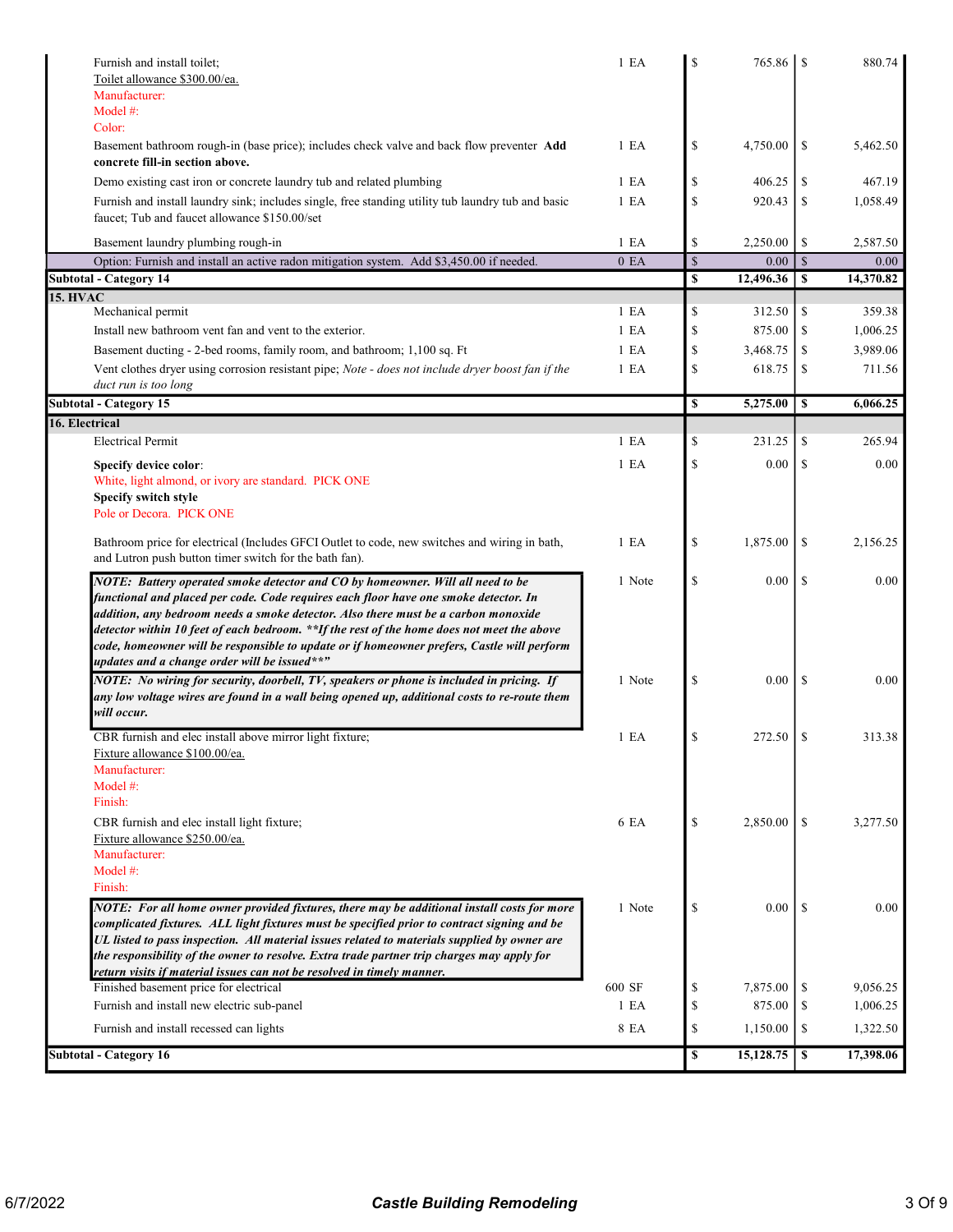| 17. Insulation                                                                                                                                                                 |                  |    |           |               |           |
|--------------------------------------------------------------------------------------------------------------------------------------------------------------------------------|------------------|----|-----------|---------------|-----------|
| Rim joists 3" spray foam insulation; Please note - spray foam insulation requires people and pets<br>to vacate the home for 24 hours while the insulation is curing            | 100 LF           | \$ | 750.00    | \$            | 862.50    |
| Basement energy walls 2" spray foam insulation; Please note - spray foam insulation requires<br>people and pets to vacate the home for 24 hours while the insulation is curing | 700 SF           | \$ | 3,281.25  | \$            | 3,773.44  |
| <b>Subtotal - Category 17</b>                                                                                                                                                  |                  | \$ | 4,031.25  | \$            | 4,635.94  |
| 18. Drywall                                                                                                                                                                    |                  |    |           |               |           |
| Furnish and install 1/2" or 5/8" drywall on ceilings with smooth finish                                                                                                        | 600 SF           | \$ | 3,750.00  | \$            | 4,312.50  |
| Furnish and install 1/2" drywall on walls with smooth finish                                                                                                                   | 1950 SF          | \$ | 11,700.00 | \$            | 13,455.00 |
| Boom/cartage fee for 2nd floor and basements                                                                                                                                   | 1 E A            | \$ | 331.25    | \$            | 380.94    |
| <b>Subtotal - Category 18</b>                                                                                                                                                  |                  | S  |           |               | 18,148.44 |
| 19. Tile and Stone                                                                                                                                                             |                  |    |           |               |           |
| Install tile backer underlayment on floor - thickness decided on-site                                                                                                          | 30 SF            | \$ | 264.60    | \$            | 304.29    |
| Install tile on floor; - Base Price:                                                                                                                                           | 30 SF            | \$ | 1,082.55  | \$            | 1,244.93  |
| Tile allowance: \$6.50/SF                                                                                                                                                      |                  |    |           |               |           |
| Supplier:                                                                                                                                                                      |                  |    |           |               |           |
| Spec#/description:                                                                                                                                                             |                  |    |           |               |           |
| Install kerdi board tile backer. Standard for shower or wet walls.                                                                                                             | 63 SF            | \$ | 533.43    | \$            | 613.45    |
| Install large format tile on shower surround walls using spacers.<br>Tile allowance: \$4.50/SF                                                                                 | 63 SF            | \$ | 2,989.16  | \$            | 3,437.54  |
| Supplier:                                                                                                                                                                      |                  |    |           |               |           |
| Spec#/description:                                                                                                                                                             |                  |    |           |               |           |
| Furnish and install accent tile, pattern TBD;                                                                                                                                  | 4 SF             | \$ | 307.93    | \$            | 354.12    |
| Tile allowance \$16.50/SF                                                                                                                                                      |                  |    |           |               |           |
| Supplier:<br>Spec#/description:                                                                                                                                                |                  |    |           |               |           |
| Furnish and install bullnose tile, pattern TBD;                                                                                                                                | 14 LF            | \$ | 214.79    | <sup>\$</sup> | 247.01    |
| Tile allowance \$4.50/LF                                                                                                                                                       |                  |    |           |               |           |
| Supplier:                                                                                                                                                                      |                  |    |           |               |           |
| Spec#/description:                                                                                                                                                             |                  |    |           |               |           |
| Furnish and install Corian corner shelves in shower                                                                                                                            | 2EA              | \$ | 233.76    | \$            | 268.82    |
| Color: Glacier white or Bisque                                                                                                                                                 |                  |    |           |               |           |
| GROUT - 25# Tec Power Grout                                                                                                                                                    | 1 E <sub>A</sub> | \$ | 71.31     | \$            | 82.01     |
| Color:                                                                                                                                                                         |                  |    |           |               |           |
|                                                                                                                                                                                |                  |    |           |               |           |
| GROUT - 10# Tec Power Grout                                                                                                                                                    | 1 E A            | \$ | 34.76     | \$            | 39.98     |
| Color:                                                                                                                                                                         |                  |    |           |               |           |
|                                                                                                                                                                                |                  |    |           |               |           |
| Stock Material Costs - Denshield, Mud, Self Leveler, Mastic, Thinset, Redguard, Tape, Caulk,                                                                                   | 1 E <sub>A</sub> | \$ | 515.02    | -\$           | 592.27    |
| Sponges, Silicone, etc. Include on all Tile projects.                                                                                                                          |                  |    |           |               |           |
|                                                                                                                                                                                |                  |    |           |               |           |
| <b>Subtotal - Category 19</b>                                                                                                                                                  |                  | \$ | 6,247.32  | $\sqrt{S}$    | 7,184.42  |
| 20. Millwork, Doors, Hardware                                                                                                                                                  |                  |    |           |               |           |
| Classic base molding - NOTE - Assumes 1X and top cap                                                                                                                           | 240 LF           | \$ | 4,851.84  | \$            | 5,579.62  |
| Species:                                                                                                                                                                       |                  |    |           |               |           |
| 1X size:                                                                                                                                                                       |                  |    |           |               |           |
| Top cap profile and height #:                                                                                                                                                  |                  |    |           |               |           |
| Brand/profile #:                                                                                                                                                               |                  |    |           |               |           |
| Classic window and door casing - NOTE: Assumes 1X with a backband and a sill and stool on                                                                                      | 170 LF           | \$ | 3,117.97  | -S            | 3,585.67  |
| the windows                                                                                                                                                                    |                  |    |           |               |           |
| Species:                                                                                                                                                                       |                  |    |           |               |           |
| Overall size:                                                                                                                                                                  |                  |    |           |               |           |
| $1X$ size:                                                                                                                                                                     |                  |    |           |               |           |
| Backband brand/profile#:                                                                                                                                                       |                  |    |           |               |           |
| "Picture framed": Y or N                                                                                                                                                       |                  |    |           |               |           |
| Stool detail (thickness/extension) and apron detail (height, profile #):                                                                                                       |                  |    |           |               |           |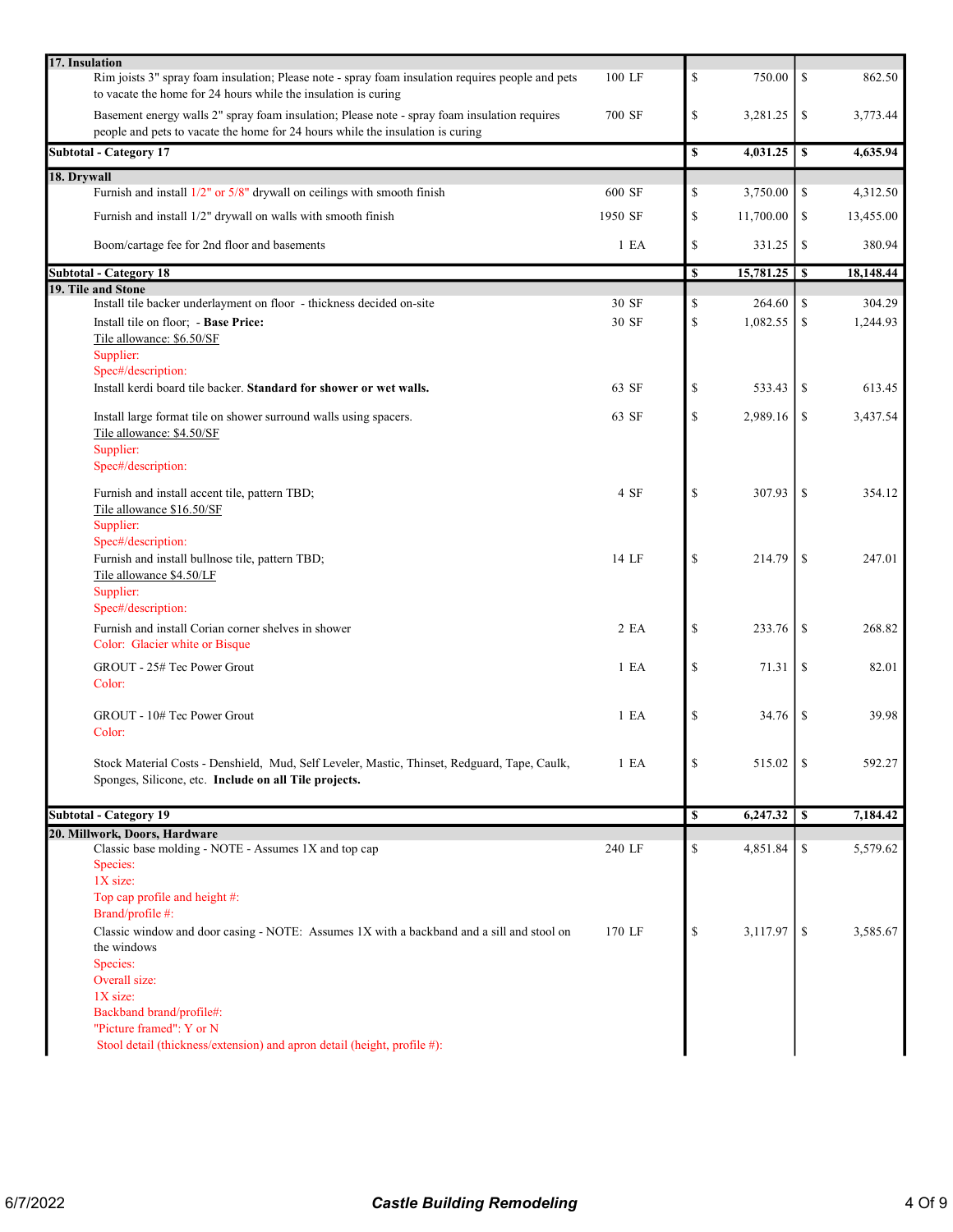| Furnish and install wood jambs to an opening                                              | 20 LF | \$                                                                    | 399.18    | S  | 459.06    |
|-------------------------------------------------------------------------------------------|-------|-----------------------------------------------------------------------|-----------|----|-----------|
| NOTE: The casing for the opening is on the window/door casing line                        |       |                                                                       |           |    |           |
| Species:<br>Jamb depth:                                                                   |       |                                                                       |           |    |           |
| Opening size:                                                                             |       |                                                                       |           |    |           |
|                                                                                           |       |                                                                       |           |    |           |
| Furnish and install a pre-hung door                                                       | 4 EA  | \$                                                                    | 2,637.00  | \$ | 3,032.55  |
| Hinge finish:                                                                             |       |                                                                       |           |    |           |
| Species:                                                                                  |       |                                                                       |           |    |           |
| Style:                                                                                    |       |                                                                       |           |    |           |
| Brand/model#:                                                                             |       |                                                                       |           |    |           |
| Core: solid or hollow                                                                     |       |                                                                       |           |    |           |
| Furnish and install a bi-fold door. Figured PER set of 2 slabs. See jamb/stop line above. | 1 E A | \$                                                                    | 875.15    | \$ | 1,006.42  |
| Jamb: wood or sheetrock opening                                                           |       |                                                                       |           |    |           |
| Hinge finish:                                                                             |       |                                                                       |           |    |           |
| Species:                                                                                  |       |                                                                       |           |    |           |
| Style:<br>Brand/model #:                                                                  |       |                                                                       |           |    |           |
| Core: solid or hollow                                                                     |       |                                                                       |           |    |           |
|                                                                                           |       |                                                                       |           |    |           |
| Furnish and install door knob/handle hardware                                             | 1 E A | $\mathbb{S}$                                                          | 75.28     | \$ | 86.57     |
| Allowance: \$30.00                                                                        |       |                                                                       |           |    |           |
| Manufacturer/model #:                                                                     |       |                                                                       |           |    |           |
| Style (locking, passage, etc.):                                                           |       |                                                                       |           |    |           |
| Finish:                                                                                   |       |                                                                       |           |    |           |
| Furnish and install door stop                                                             | 1 E A | $\mathbb{S}$                                                          | 16.32     | \$ | 18.77     |
| Allowance: \$5.00                                                                         |       |                                                                       |           |    |           |
| Manufacturer/model #:                                                                     |       |                                                                       |           |    |           |
| Style (wall mount, hinge mount, etc.):                                                    |       |                                                                       |           |    |           |
| Finish:                                                                                   |       |                                                                       |           |    |           |
| Furnish and install bi-fold knob/handle hardware                                          | 4 EA  | $\mathbb{S}% _{t}\left( t\right) \equiv\mathbb{S}_{t}\left( t\right)$ | 251.12    | \$ | 288.79    |
| Allowance: \$20.00                                                                        |       |                                                                       |           |    |           |
| Manufacturer/model #:                                                                     |       |                                                                       |           |    |           |
| Style:<br>Finish:                                                                         |       |                                                                       |           |    |           |
|                                                                                           |       |                                                                       |           |    |           |
| Furnish and install newel post                                                            | 1 E A | $\mathbb{S}% _{t}\left( t\right)$                                     | 187.09    | \$ | 215.15    |
| Height:                                                                                   |       |                                                                       |           |    |           |
| Species:<br>Brand/model#:                                                                 |       |                                                                       |           |    |           |
|                                                                                           |       |                                                                       |           |    |           |
| Furnish and install railing. Includes top rail, bottom rail, and spindles 4.5" O.C.       | 16 LF | $\mathbb{S}% _{t}\left( t\right)$                                     | 2,131.20  | \$ | 2,450.88  |
| Brand:                                                                                    |       |                                                                       |           |    |           |
| Species:                                                                                  |       |                                                                       |           |    |           |
| Top rail style/profile #:<br>Bottom rail style/profile #:                                 |       |                                                                       |           |    |           |
| Spindle (balustrades) style/profile #:                                                    |       |                                                                       |           |    |           |
| Fillet (Y or N)/profile #:                                                                |       |                                                                       |           |    |           |
| Additional detail/profile #s:                                                             |       |                                                                       |           |    |           |
| Furnish and install basic gripable handrail with mounting hardware                        | 16 LF | $\mathbb{S}% _{t}\left( t\right)$                                     | 338.78    | \$ | 389.60    |
| Brand/profile #:                                                                          |       |                                                                       |           |    |           |
| Species:                                                                                  |       |                                                                       |           |    |           |
| Hardware style/spec #:                                                                    |       |                                                                       |           |    |           |
| Hardware finish:                                                                          |       |                                                                       |           |    |           |
| Furnish and install a basic melamine closet organizational system                         | 5 LF  | \$                                                                    | 828.85    | \$ | 953.18    |
| <b>Subtotal - Category 20</b>                                                             |       | $\overline{\mathbf{s}}$                                               | 15,709.78 | \$ | 18,066.25 |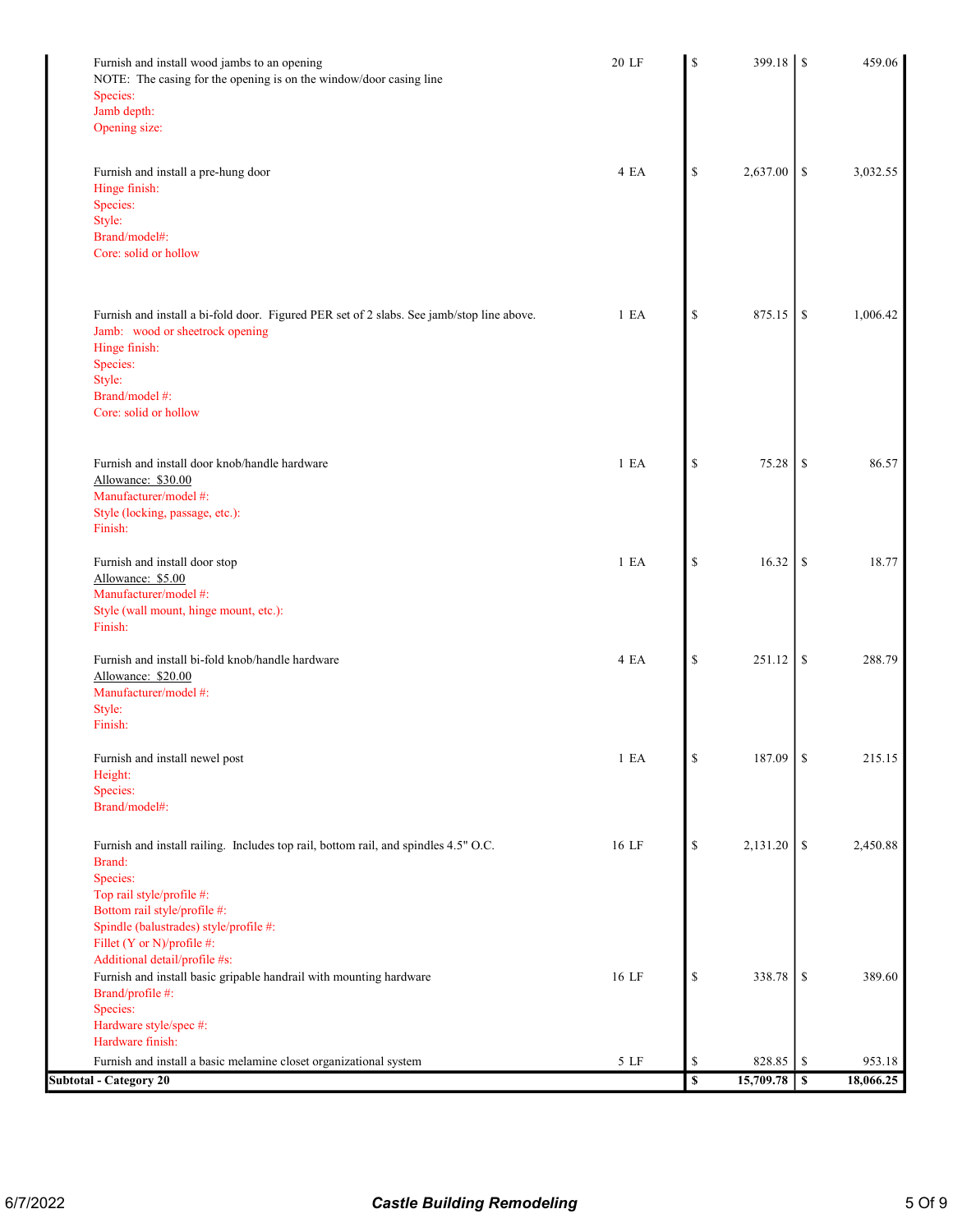| 21. Cabinetry, Countertops and Appliances                                                         |                  |          |          |               |           |
|---------------------------------------------------------------------------------------------------|------------------|----------|----------|---------------|-----------|
| Furnish and install wall-mounted mirror/medicine cabinet.                                         | 1 E <sub>A</sub> | \$       | 306.95   | \$            | 352.99    |
| Allowance. \$150.00                                                                               |                  |          |          |               |           |
| Manufacturer:                                                                                     |                  |          |          |               |           |
| Model/spec #:                                                                                     |                  |          |          |               |           |
| Color:                                                                                            |                  |          |          |               |           |
| Furnish and install stock bathroom vanity cabinet, counter/sink, and hardware \$950.00            | 1 E A            | \$       | 1,492.55 | \$            | 1,716.43  |
| Allowance                                                                                         |                  |          |          |               |           |
| Manufacturer:<br>Model #:                                                                         |                  |          |          |               |           |
| Finish:                                                                                           |                  |          |          |               |           |
| Knobs and pulls will be installed on all cabinet doors and drawers.                               | 8 EA             | \$       | 117.34   | \$            | 134.94    |
| Allowance: \$7.00/ea.                                                                             |                  |          |          |               |           |
| Manufacturer:                                                                                     |                  |          |          |               |           |
| Size:                                                                                             |                  |          |          |               |           |
| Model #:                                                                                          |                  |          |          |               |           |
| Finish:                                                                                           |                  |          |          |               |           |
|                                                                                                   |                  |          |          |               |           |
| <b>CABINET SPECS:</b>                                                                             | 1 E A            | \$       | 0.00     | <sup>\$</sup> | 0.00      |
| Cabinet Line: Crystal Current or Crystal Keyline<br>Box Type: Frameless, Framed, Inset            |                  |          |          |               |           |
| Door Construction: MDF or Wood                                                                    |                  |          |          |               |           |
| Door Style:                                                                                       |                  |          |          |               |           |
| Drawer Style: 5 piece or slab                                                                     |                  |          |          |               |           |
| Drawer box construction: Interior material: select one- natural melamine on particle board        |                  |          |          |               |           |
| substrate standard or natural basswood veneer on plywood substrate upgrade, white melamine on     |                  |          |          |               |           |
| particle board substrate option for current frameless, or all plywood green core box with natural |                  |          |          |               |           |
| maple veneer if keyline; finished interiors of any cabinets would be noted on plans.              |                  |          |          |               |           |
| <b>Wood Species:</b>                                                                              |                  |          |          |               |           |
| Finish: paint or stain                                                                            |                  |          |          |               |           |
| Color:                                                                                            |                  |          |          |               |           |
| Sheen:                                                                                            |                  |          |          |               |           |
| Specialties: (distressing, highlights, etc.)                                                      |                  |          |          |               |           |
| Crown:<br><b>Shoe: Yes</b>                                                                        |                  |          |          |               |           |
| Finished end: Furniture groove finished end (standard) or optional upgrade to flush finished      |                  |          |          |               |           |
| Any applied doors or end panels to sides or backs of cabinets will be noted on plans. If not on   |                  |          |          |               |           |
| drawing, not included.                                                                            |                  |          |          |               |           |
| Any accessories will be noted on plan. If accessory provided by Castle and not Cabinet            |                  |          |          |               |           |
| Crystal - Keyline line: Furnish and install base cabinets -stained or painted wood                | 4 LF             | \$       | 2,096.00 | \$            | 2,410.40  |
| Crystal - Keyline line: Furnish and install upper cabinets - stained or painted wood              | 4 LF             | \$       | 1,852.80 | \$            | 2,130.72  |
| Crystal - Keyline line: Furnish and install pantry/linen cabinets - stained or painted wood       | 2 <sub>LF</sub>  | \$       | 2,671.20 | \$            | 3,071.88  |
|                                                                                                   |                  |          |          |               |           |
| Silestone quartz countertops will be installed. NOTE: Group C                                     | 8 SF             | \$       | 700.00   | <sup>\$</sup> | 805.00    |
| Color:                                                                                            |                  |          |          |               |           |
| Edge profile:                                                                                     |                  |          |          |               |           |
| Thickness:                                                                                        |                  |          |          |               |           |
| Undermount sink (Y or N):                                                                         |                  |          |          |               |           |
| Silestone quartz 2-6" backsplash will be installed. NOTE: Group C                                 | 4 LF             | \$       | 225.00   | \$            | 258.75    |
| Color:                                                                                            |                  |          |          |               |           |
| Height:                                                                                           |                  |          |          |               |           |
| <b>Back Splash:</b>                                                                               |                  |          |          |               |           |
| Side splash (Y or N?):                                                                            |                  |          |          |               |           |
| <b>APPLIANCES:</b>                                                                                | 1 Note           | \$       | $0.00\,$ | -S            | 0.00      |
| NOTE: Client to communicate with appliance supplier regarding delivery of appliances they         |                  |          |          |               |           |
| purchased and arrange to meet/receive delivery themselves. The project manager will be in         |                  |          |          |               |           |
| communication with client regarding that timing.                                                  |                  |          |          |               |           |
| Washer and dryer: Plumber to do all final hook-ups and install.                                   | 1 E A            | \$       | 300.00   | \$            | 345.00    |
| Make/model #:                                                                                     |                  |          |          |               |           |
| Dimensions:                                                                                       |                  |          |          |               |           |
|                                                                                                   |                  |          |          |               |           |
| <b>Subtotal - Category 21</b>                                                                     |                  | <b>S</b> |          |               | 11,226.11 |
|                                                                                                   |                  |          |          |               |           |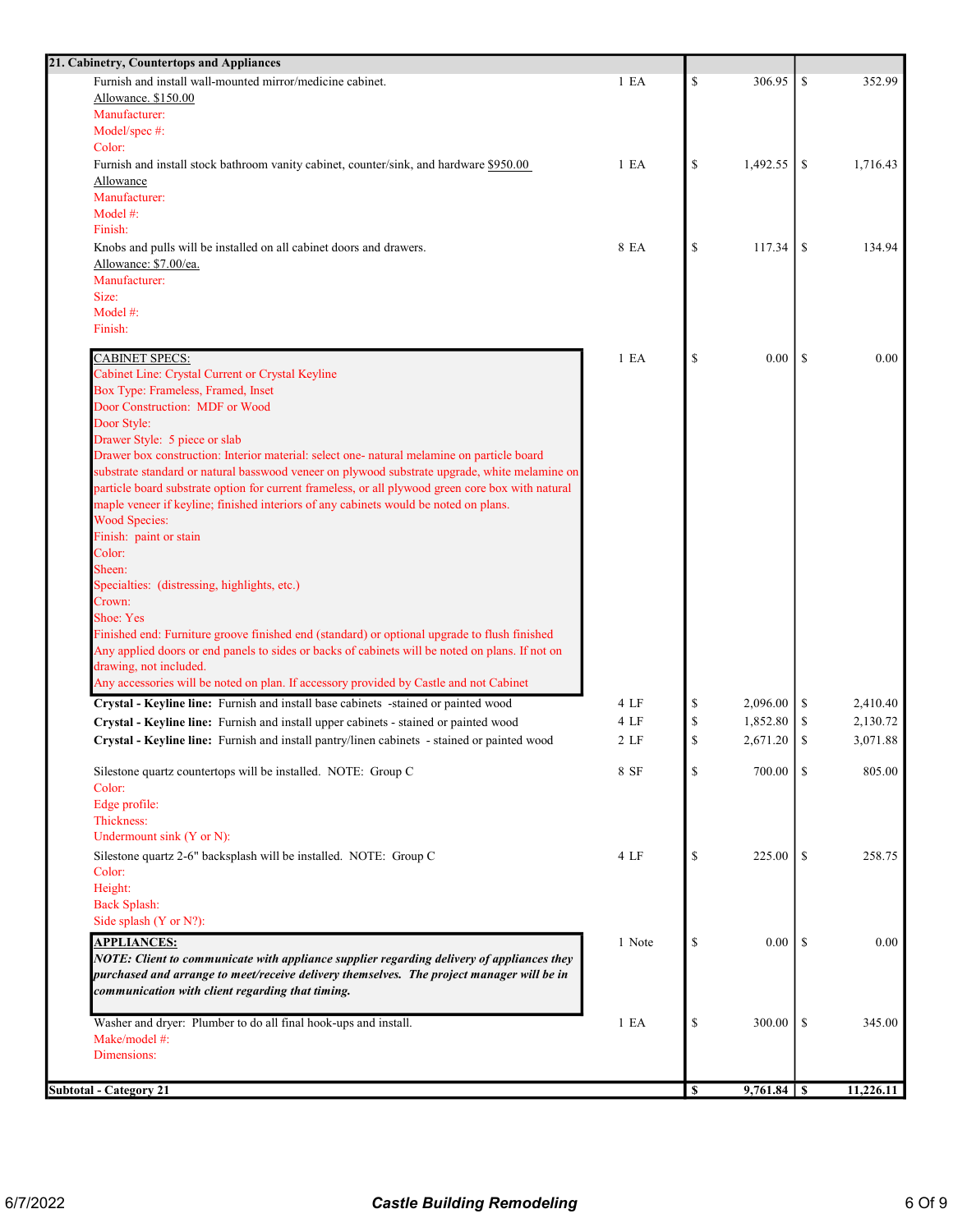| 22. Specialties                                                                                 |         |               |          |    |          |
|-------------------------------------------------------------------------------------------------|---------|---------------|----------|----|----------|
| Furnish bathroom accessories - 24" towel bar, towel ring and toilet paper holder. Classic.      | 1 E A   | $\mathbb{S}$  | 213.55   | \$ | 245.58   |
| Allowance \$60.00. Install included for 3 items.                                                |         |               |          |    |          |
| Manufacturer:                                                                                   |         |               |          |    |          |
| Model/spec #:                                                                                   |         |               |          |    |          |
| Finish color:                                                                                   |         |               |          |    |          |
|                                                                                                 |         |               |          |    |          |
| Standard size 3/8" frameless glass shower door. 28" wide x 71.5" tall. 8" tubular stock handle. | 1 E A   | \$            | 1,365.40 | \$ | 1,570.21 |
| Note: this is available in 71.5", 75.5", and 79.5" standard heights.                            |         |               |          |    |          |
| NOTE: Finished tile to tile dimension should be 28 9/16"                                        |         |               |          |    |          |
| Handle/hinge finish:                                                                            |         |               |          |    |          |
| Door height:                                                                                    |         |               |          |    |          |
|                                                                                                 |         |               |          |    |          |
| <b>Subtotal - Category 22</b>                                                                   |         | \$            | 1,578.95 | \$ | 1,815.79 |
| 23. Flooring                                                                                    |         |               |          |    |          |
| Floor prep. Smoothing, leveling, etc.                                                           | $1$ HR  | \$            | 100.00   | \$ | 115.00   |
| Floor transitions.                                                                              | 1 E A   | $\mathcal{S}$ | 94.10    | \$ | 108.22   |
| Description                                                                                     |         |               |          |    |          |
| Type:                                                                                           |         |               |          |    |          |
| Finish:                                                                                         |         |               |          |    |          |
| Upgraded quality carpet and pad will be installed.                                              | 600 SF  | \$            | 5,062.50 | \$ | 5,821.88 |
| \$5.75/SF Allowance - Includes carpet AND pad                                                   |         |               |          |    |          |
| Manufacturer:<br>Line/series:                                                                   |         |               |          |    |          |
| Color:                                                                                          |         |               |          |    |          |
|                                                                                                 |         |               |          |    |          |
| <b>Subtotal - Category 23</b>                                                                   |         | \$            | 5,256.60 | \$ | 6,045.09 |
| 24. Painting and Decorating<br>Prime and painting ceilings using low VOC Paint.                 | 636 SF  | <sup>\$</sup> | 1,231.87 | \$ | 1,416.65 |
| <b>COLOR:</b> Standard flat ceiling white                                                       |         |               |          |    |          |
|                                                                                                 |         |               |          |    |          |
|                                                                                                 |         |               |          |    |          |
| Prime and paint walls using low VOC Paint.                                                      | 2200 SF | $\mathbb{S}$  | 2,823.48 | \$ | 3,247.00 |
| Manufacturer:                                                                                   |         |               |          |    |          |
| Color name and #:                                                                               |         |               |          |    |          |
| Sheen:                                                                                          |         |               |          |    |          |
| Priming and painting of base molding and/or casing. NOTE: Our standard is low VOC for           | 410 LF  | $\mathcal{S}$ | 3,019.65 | \$ | 3,472.60 |
| woodwork, although may not be able to use low VOC primer due to existing stain/wood             |         |               |          |    |          |
| condition- tbd. Will use low VOC primer when able.                                              |         |               |          |    |          |
| Manufacturer:                                                                                   |         |               |          |    |          |
| Color name and #:                                                                               |         |               |          |    |          |
| Sheen: (satin is standard)                                                                      |         |               |          |    |          |
| Priming and painting of a door both sides. Includes the jamb of the unit. NOTE: Our standard    | 5 EA    | \$            | 1,148.50 | \$ | 1,320.78 |
| is low VOC for woodwork, although may not be able to use low VOC primer due to existing         |         |               |          |    |          |
| stain/wood condition- tbd. Will use low VOC primer when able.                                   |         |               |          |    |          |
| Manufacturer:                                                                                   |         |               |          |    |          |
| Color name and #:                                                                               |         |               |          |    |          |
| Sheen: (satin is standard)                                                                      |         |               |          |    |          |
|                                                                                                 |         |               |          |    |          |
| Priming and painting on interior side of window, one side. NOTE: Our standard is low VOC        | 1 E A   | $\mathcal{S}$ | 390.30   | \$ | 448.85   |
| for woodwork, although may not be able to use low VOC primer due to existing stain/wood         |         |               |          |    |          |
| condition- tbd. Will use low VOC primer when able.                                              |         |               |          |    |          |
| Manufacturer:                                                                                   |         |               |          |    |          |
| Color name and #:                                                                               |         |               |          |    |          |
| Sheen: (satin is standard)                                                                      |         |               |          |    |          |
|                                                                                                 |         |               |          |    |          |
| NOTE: Please note that when the homeowner is doing the painting, they are responsible for       | 1 Note  | $\mathcal{S}$ | 0.00     | S  | 0.00     |
| caulking, filling nail holes, and repairing minor wall and ceiling dings. There will need to    |         |               |          |    |          |
| be a few rounds of touch-ups, due to the nature of construction, and that falls under the       |         |               |          |    |          |
| scope of the painter.                                                                           |         |               |          |    |          |
|                                                                                                 |         |               |          |    |          |
|                                                                                                 |         |               |          |    |          |
| <b>Subtotal - Category 24</b>                                                                   |         | <b>S</b>      |          |    | 9,905.87 |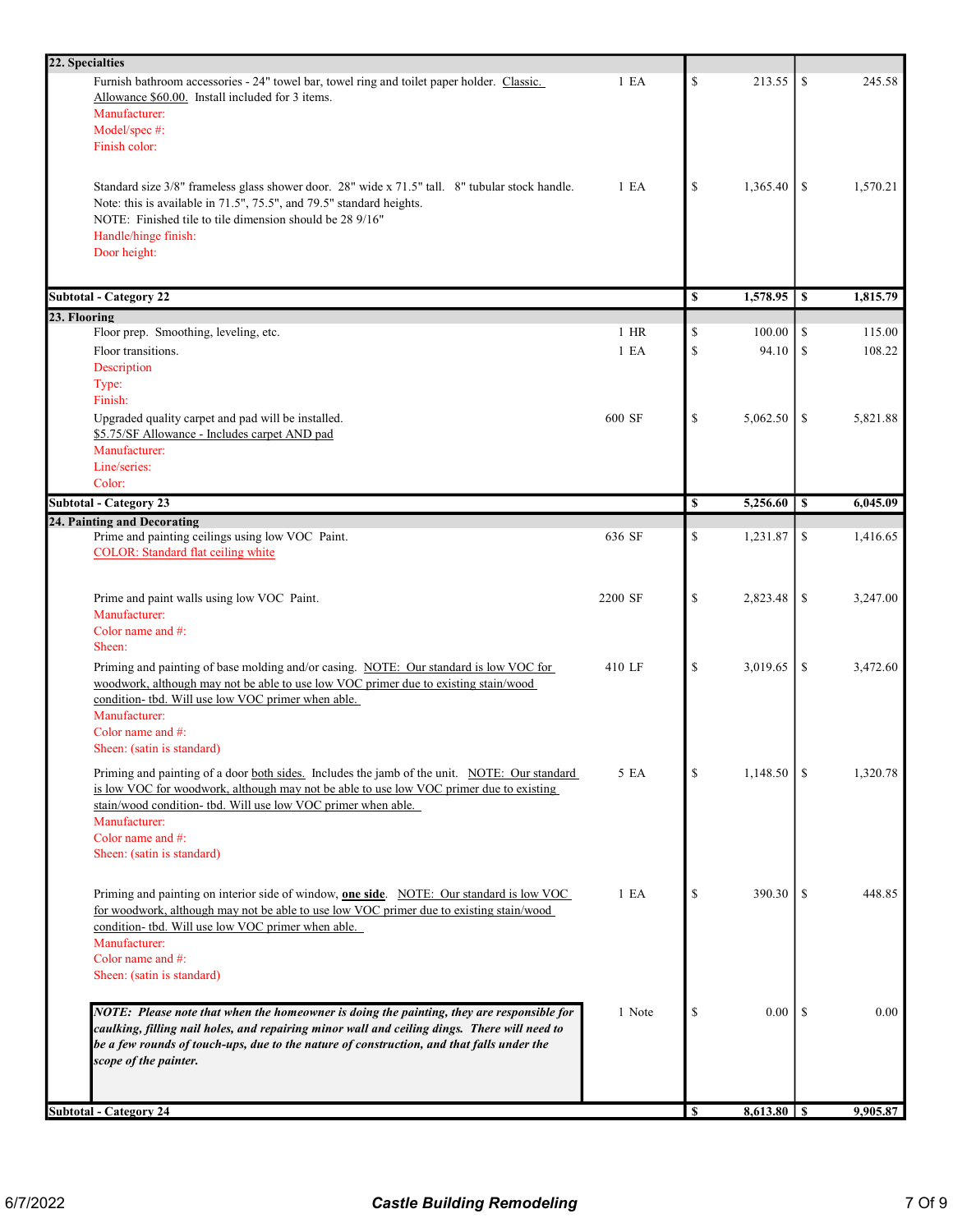| 25. Clean Up and Debris Removal                                                                    |                  |              |              |               |              |
|----------------------------------------------------------------------------------------------------|------------------|--------------|--------------|---------------|--------------|
| Disposal and clean-up - remove all site prep, wipe down and broom sweep area. Haul all extra       | 1 E A            | \$           | 987.31       | \$            | 1,135.41     |
| material off site.                                                                                 |                  |              |              |               |              |
|                                                                                                    |                  |              |              |               |              |
|                                                                                                    |                  |              |              |               |              |
| Minneapolis daily street use permit for dumpster - Charged per 30 days. If dumpster can be         | 3 MO             | \$           | 240.00       | <sup>\$</sup> | 240.00       |
| placed on driveway or lawn this can cost can be saved.                                             |                  |              |              |               |              |
| NOTE: If the dumpster is required to be moved for plowing or street cleaning, there will be        |                  |              |              |               |              |
| additional charges for moving it and replacing it after the street work is complete.               |                  |              |              |               |              |
|                                                                                                    |                  |              |              |               |              |
| ADD number of days, dumpster is estimated to be needed over 30 days                                | 60 DAYS          | \$           | 420.00       | \$            | 420.00       |
| <b>DUMPSTER NOTE:</b> If the dumpster is placed on the street, and the city calls a snow           | 0 E <sub>A</sub> | \$           | 0.00         | <sup>\$</sup> | 0.00         |
|                                                                                                    |                  |              |              |               |              |
| emergency or street cleaning, there will be an additional \$200 charge per move or violation via a |                  |              |              |               |              |
| change order. Sometimes it will get moved, sometimes it will just get fined. The charge is the     |                  |              |              |               |              |
| same either way.                                                                                   |                  |              |              |               |              |
|                                                                                                    |                  |              |              |               |              |
| 10 Yard mini roll-off dumpster - smaller truck for smaller places 2.5 ton maximum NOTE: for        | 1 E <sub>A</sub> | $\mathbb{S}$ | 337.50       | <sup>\$</sup> | 388.13       |
| 30 days only. Use line above for estimated days over 30 days                                       |                  |              |              |               |              |
|                                                                                                    |                  |              |              |               |              |
| 20 Yard roll-off dumpster - 10 ton maximum NOTE: for 30 days only. Use line above for              | 1 E <sub>A</sub> | $\mathbb{S}$ | 418.75       | \$            | 481.56       |
| estimated days over 30 days                                                                        |                  |              |              |               |              |
| <b>Subtotal - Category 25</b>                                                                      |                  | $\mathbf S$  | 2,403.56     | \$            | 2,665.10     |
| <b>Project Subtotal</b>                                                                            |                  | \$           | 134,581.44   | \$            | 153,129.90   |
| 26. Designer Oversight & Project Management                                                        |                  | $\mathbb{S}$ | 14,703.02    | \$            | 16,908.48    |
|                                                                                                    |                  | $\mathbf S$  | 21,095.64    | \$            | 24,259.99    |
| 27. Overhead and Profit                                                                            |                  |              |              |               |              |
|                                                                                                    |                  |              |              |               |              |
| Grand Total**                                                                                      |                  | $\mathbf S$  | 170,380.10   | <sup>\$</sup> | 195,937.12   |
|                                                                                                    |                  |              |              |               |              |
| MN License $# BCO05657$                                                                            |                  |              |              |               |              |
|                                                                                                    |                  |              |              |               |              |
|                                                                                                    |                  |              |              |               |              |
| **Important Notice**                                                                               |                  |              |              |               |              |
|                                                                                                    |                  |              |              |               |              |
| ** This is only a ballpark guesstimate. This does not represent actual prices, only a              |                  |              |              |               |              |
| best guess based on Castle's past experiences. There are still many unknowns that                  |                  |              |              |               |              |
| can affect pricing at this point.                                                                  |                  |              |              |               |              |
|                                                                                                    |                  |              |              |               |              |
| \$<br>4,259.50 Check or Cash                                                                       | 4,898.43<br>S    |              | \$166,120.60 |               | \$191,038.69 |
| <b>Check or Cash Discount Low</b><br><b>Discount High</b><br>$2.5\%*$<br>$2.5\%*$                  |                  |              |              |               |              |

\*Doesn't Apply to Bank Financing or loan process that requires Castle to receive payment directly from that

entity after Castle has paid subcontractors and secured lien waivers. In these instances Castle essentially acts as